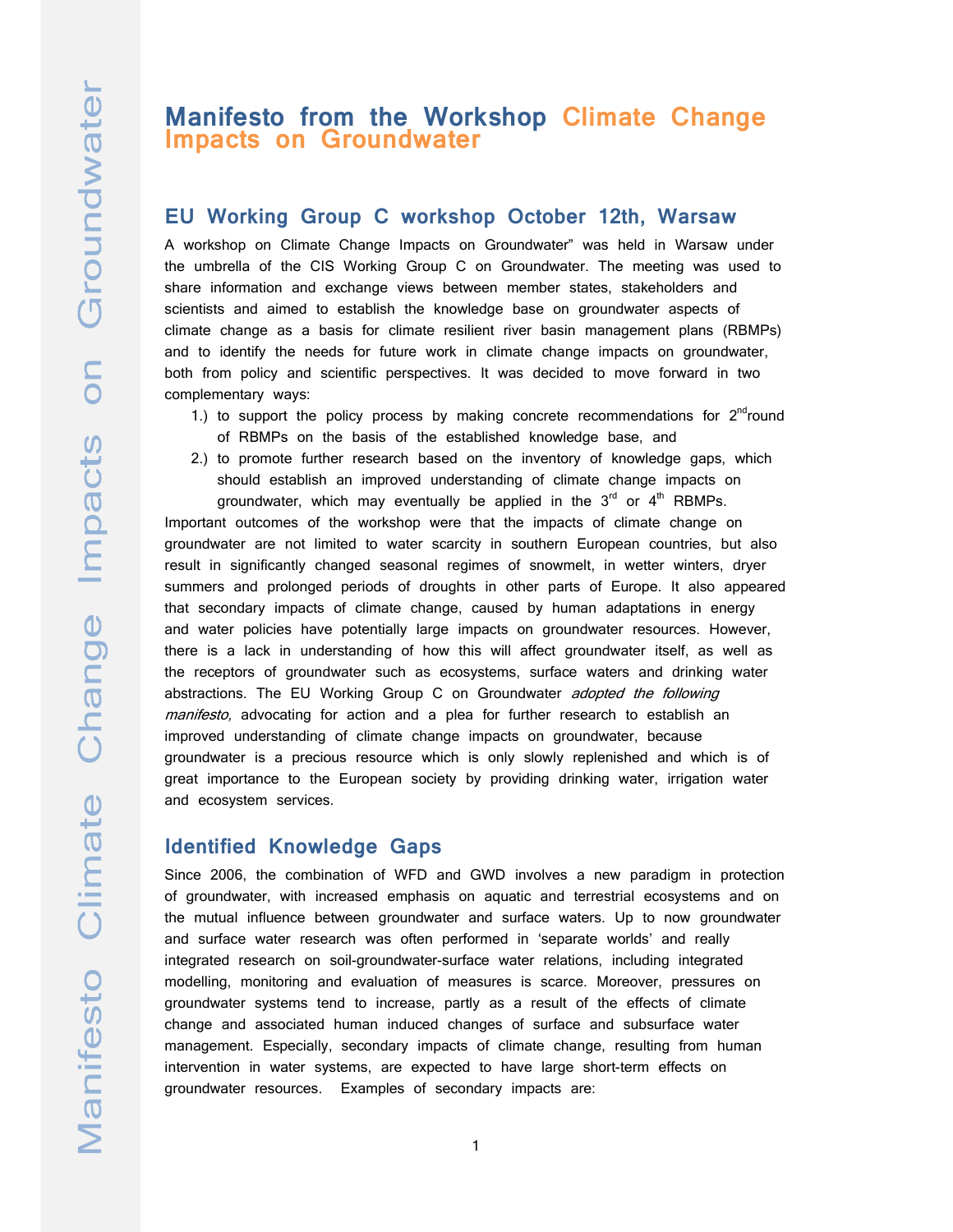- increasing groundwater abstractions especially for irrigation due to longer dry periods and higher water demand of crops leading to falling water tables and salt water intrusion, especially in periods of extreme hydrometeorological events;
- changing land use practices, including an increase in the production of energy crops, which already led to increasing nitrogen concentrations in groundwater due to increased use of fertilizers in some areas in Europe. Negative effects on pesticide concentrations and increased water demands affecting water quality and quantity;
- more intensive use of the groundwater bodies in relation to energy policy, for example by a sharp increase of aquifer thermal energy storage facilities in Europe and the search for unconventional fossil fuels which has potentially large adverse effects of groundwater quality;
- storage of  $CO<sub>2</sub>$  in deep aquifers or gas fields for  $CO<sub>2</sub>$  mitigation, which may affect the quality of groundwater resources and groundwater receptors, depending on the local hydrogeological situation.

Although climate change impacts on surface water systems are relatively well studied in relation to flooding risks and prolonged droughts, the primary and secondary impacts of climate change on groundwater systems are relatively unknown. Only a number of very recent studies give some information of the changes in groundwater recharge rates and renewal, the fluxes towards ecosystems and surface water receptors and related changes in groundwater and surface water quality. Very few of them include an evaluation of societal changes in reaction to climate change prognoses and consequences for biodiversity.

There is a clear need for further research in order to better understand how climate change impacts affect groundwater, in order to eventually scientifically support the implementation of the Water Framework Directive, the Groundwater Directive and EU policy initiatives on ´Water Scarcity and Droughts' and 'Climate Change Adaptation and Mitigation with respect to groundwater. A key research theme that we identified is the need to: "Develop methodologies to understand, evaluate and predict climate change impacts on groundwater resources and interlinked surface waters and ecosystems in order to eventually define climate-robust set of measures" The focus should be on both monitoring systems, which support signalling the effects of primary and secondary climate change impacts on groundwater resources and on developing methodologies and modelling tools to understand and predict the effects of both types of impacts. The methodologies should be able to assess the effects of local and regional measures and to produce scenario analyses, which help to select effective sets of counter effective measures, including scenarios for the conjunctive use of groundwater and surface waters and the assessment of favourable locations for artificial recharge of groundwater. A concrete proposal for EU funded research under the FPVII or FPVIII umbrella is attached in the Appendix.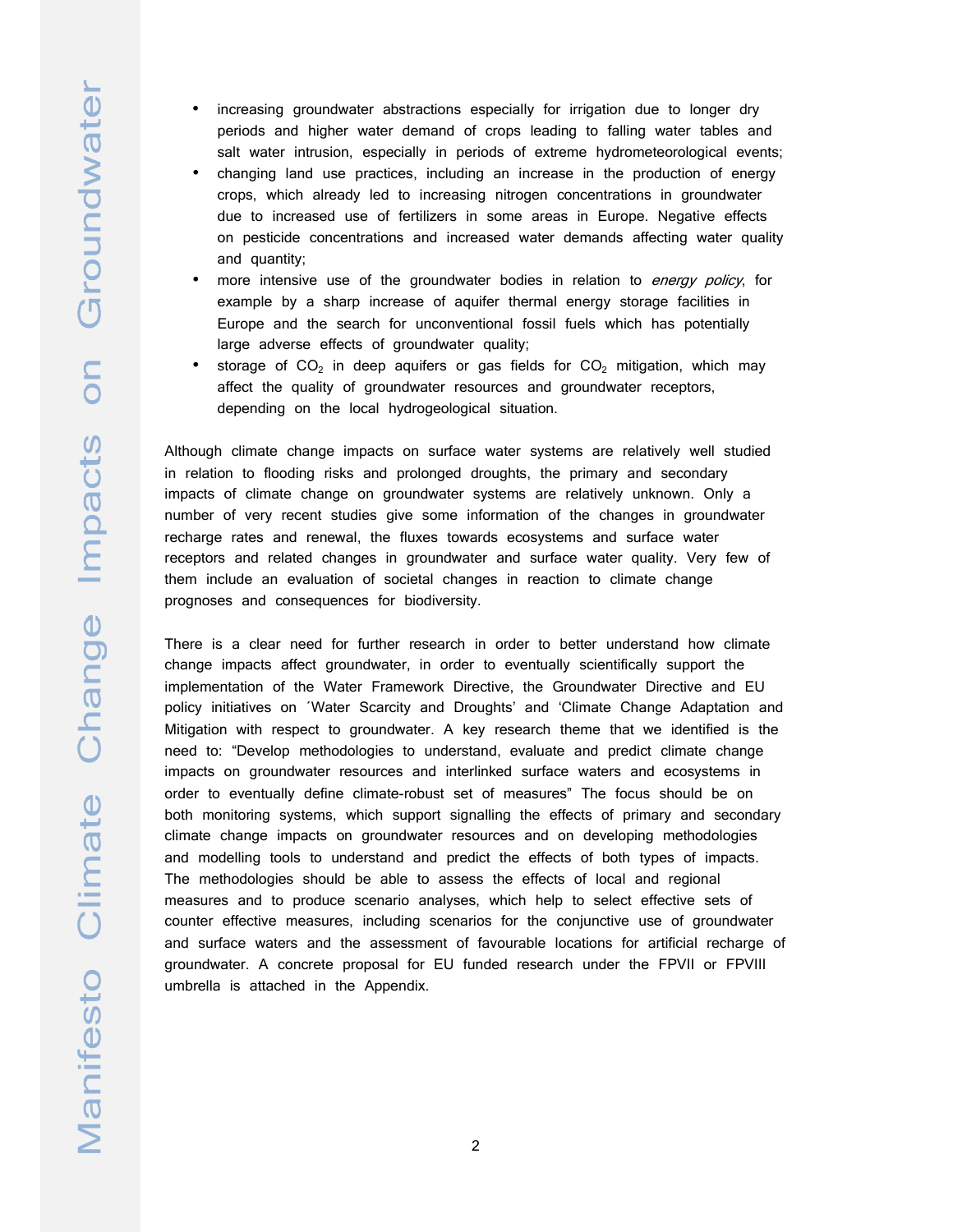# **Appendix: A concrete proposal for research under FPVII/FPVIII**

# **Understanding the Impacts of Climate Change on Quantity and Quality of Groundwater Resources**

#### **Introduction**

The potential impacts of climate change on water resources have long been recognised, but still there has been comparatively little research related to groundwater, although it represents the major part of the exploited water resources in many EU member states. Moreover, the main focus of climate change research regarding groundwater has been on quantifying the likely primary impacts of changing precipitation and temperature patterns on water quantity in small localised catchments. However, other secondary impacts including an increase in water demands and changes in agricultural practices may have even stronger effects on the sustainable management of groundwater systems.

Global warming is likely to have substantial direct and indirect impacts on both groundwater quantity and quality across Europe. In Denmark and in many other EU member states increasing winter precipitation may result in increasing nutrient leakage, and hence work against measures planned in order to assure compliance with the Water Framework and Groundwater Directives and decrease the nutrient loads to associated aquatic ecosystems (Andersen et al., 2006). In southern Europe, where water resources are predominantly groundwater based, global warming is likely to reduce overall water availability with warmer and drier summers and more extreme rainfall events year round. The EU workshop revealed that climate change is expected to impact groundwater significantly in the rest of Europe too. Even for moderate climates relevant shifts in the length of the recharge season, the snowmelt period and the occurrence of prolonged droughts are predicted to occur, which may well lead to an overall reduction of groundwater recharge (Goderniaux et al. 2009) and water scarcity at the end of the summer period (Huss et al. 2010) or to increased transfer of nutrients from groundwater towards lakes and estuaries (Roosmalen et al. 2011).

Regarding the *primary impacts* of climate change on groundwater, much is still unknown about:

- the effects of extreme hydrometeorological events, including the propagation of floods and meteorological droughts towards groundwater
- changes in temporal patterns of groundwater recharge;
- the impacts of the quality of groundwater renewal;
- possible increased or altered risk for leaching and transport of contaminants and nutrients and its effects on groundwater ecology;;
- the impact on groundwater and stream water and contaminant fluxes towards aquatic and terrestrial ecosystems;
- changes in patterns of groundwater-surface water interactions which also affect the WFD and GWD risk assessments related to the chemical and quantitative status of surface water and groundwater bodies.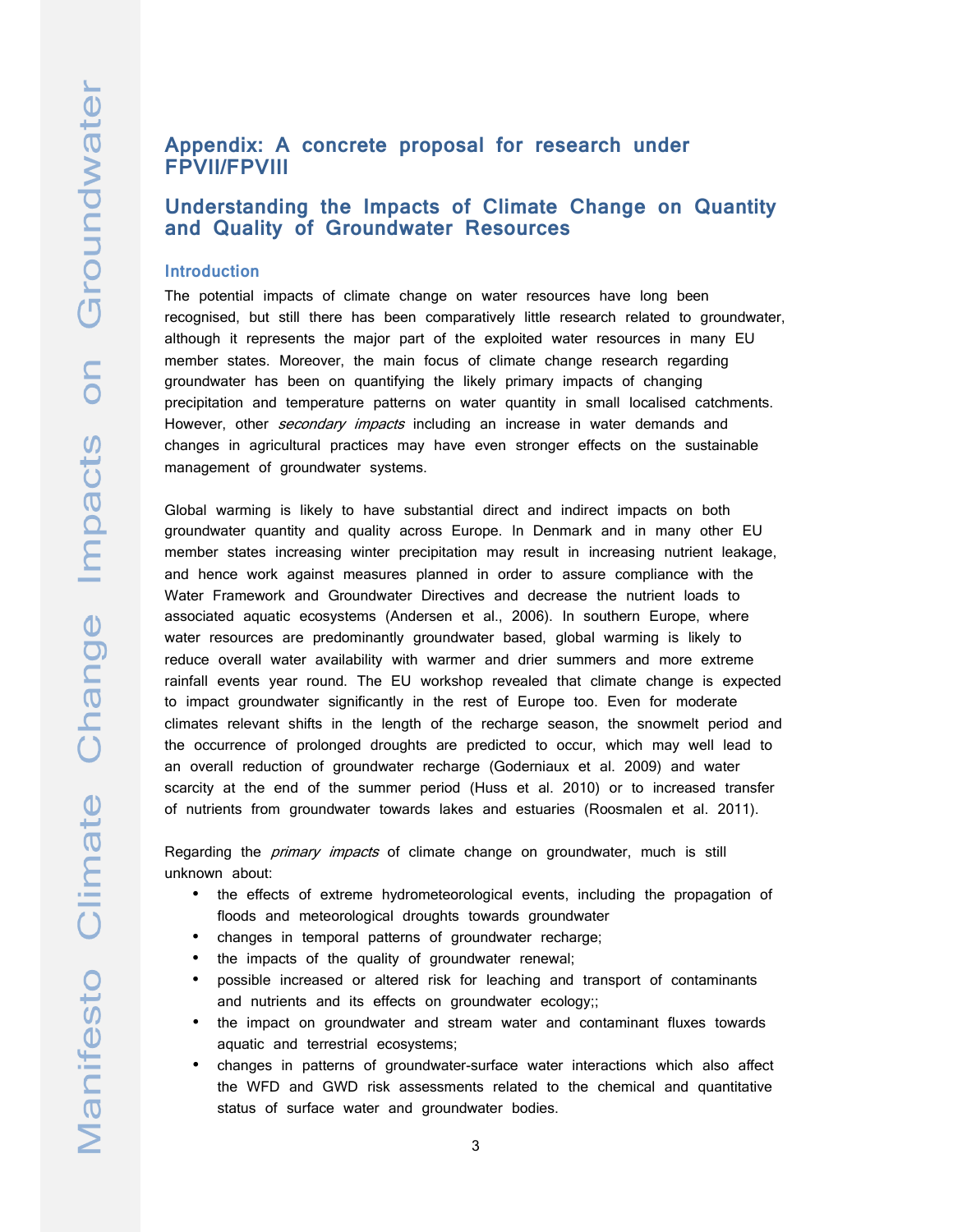However, the largest short term effects of climate change might be due to human actions that react on the actual and predicted changes in precipitation and temperature patterns. Examples of such *secondary impacts* are the increase of water demands and abstractions of groundwater for irrigation due to higher evaporation which may lead to falling water tables and salt water intrusion (Oude Essink, 2010). Worldwide there is a large increasing trend in groundwater abstractions and groundwater depletion (Wada et al. 2011) which may amplify as a result of climate change. Other secondary impacts are related to adaptations of Europe's energy policies, including the increased production of energy crops which may change groundwater quality by increasing use of fertilizers and pesticides and increased water needs, the storage of heat and  $CO<sub>2</sub>$ and nuclear waste and the search for unconventional fossil fuels. Studies which try to understand the effects of these adaptations are few.

Moreover, little is yet done on monitoring of the long term effects of climate change in groundwater, which makes it difficult to distinguish between natural and manmade changes to groundwater systems. For example, long term monitoring of water tables, spring discharge and runoff is very scarce. There is a need to systematically assess historical monitoring data in order to understand the response of the groundwater to climatological changes in the past by developing techniques such as hindcasting, but also to develop methods to design improved and integrated monitoring and modelling of groundwater and surface water. Eventually, properly designed monitoring systems should enable us to record future changes related to primary and secondary effects of climate change, for example by the monitoring of spring discharges and groundwater recharge rates and quality, by systematically applying groundwater age tracers and dating techniques.

### **Research topic**

#### **Develop methodologies to understand, evaluate and predict the impacts of climate change on groundwater resources and interlinked surface waters and ecosystems**

The focus of the proposed research should be on Europe wide assessment of the primary and secondary impacts of climate change on groundwater resources and groundwater receptors. This includes both the quantitative aspects (e.g. changes in temporal and spatial recharge patterns and increased water use), the chemical aspects (e.g. changes in transformation and degradation of chemicals, changing pathways of pollutants and groundwater-surface water interaction) and the ecological aspects (e.g. changes in groundwater ecology and derivation of threshold values to protect ecosystems). By assessing the potential impacts, the research should also clarify what consequences are expected for reference conditions, such as baseline shifts which may impact on groundwater.

The research should include an evaluation of societal changes in reaction to climate change prognoses, both related to water and energy policies. It should develop methods to understand the possible adverse effects of CCS practices, thermal heat storage and the search for unconventional fossil fuels on future groundwater uses and ecosystem services. It should also highlight the opportunities for using bio-indicators in